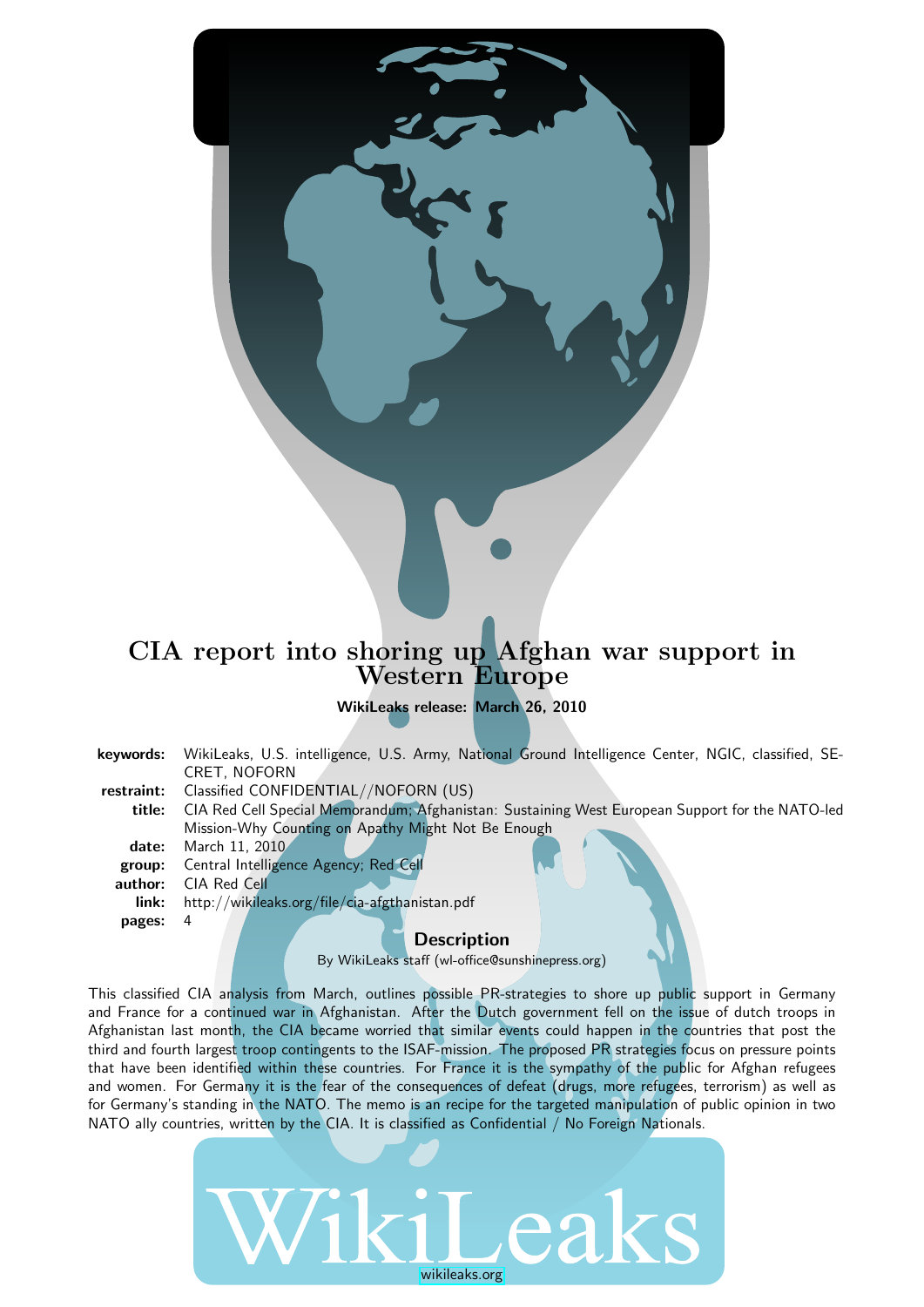**CONFIDENTIAL//NOFORN** 

## **CIA Red Cell**

## **A Red Cell Special Memorandum 11 March 2010**

### **Afghanistan: Sustaining West European Support for the NATO-led Mission—Why Counting on Apathy Might Not Be Enough** (C//NF)

**The fall of the Dutch Government over its troop commitment to Afghanistan demonstrates the fragility of European support for the NATO-led ISAF mission. Some NATO states, notably France and Germany, have counted on public apathy about Afghanistan to increase their contributions to the mission, but indifference might turn into active hostility if spring and summer fighting results in an upsurge in military or Afghan civilian casualties and if a Dutchstyle debate spills over into other states contributing troops. The Red Cell invited a CIA expert on strategic communication and analysts following public opinion at the State Department's Bureau of Intelligence and Research (INR) to consider information approaches that might better link the Afghan mission to the priorities of French, German, and other Western European publics.** (C//NF)

#### **Public Apathy Enables Leaders To Ignore Voters**. . . (C//NF)

The Afghanistan mission's low public salience has allowed French and German leaders to disregard popular opposition and steadily increase their troop contributions to the International Security Assistance Force (ISAF). Berlin and Paris currently maintain the third and fourth highest ISAF troop levels, despite the opposition of 80 percent of German and French respondents to increased ISAF deployments, according to INR polling in fall 2009.

- Only a fraction (0.1-1.3 percent) of French and German respondents identified "Afghanistan" as the most urgent issue facing their nation in an open-ended question, according to the same polling. These publics ranked "stabilizing Afghanistan" as among the lowest priorities for US and European leaders, according to polls by the German Marshall Fund (GMF) over the past two years.
- According to INR polling in the fall of 2009, the view that the Afghanistan mission is a waste of resources and "not our problem" was cited as the most common reason for opposing ISAF by German respondents and was the second most common reason by French respondents. But the "not our problem" sentiment also suggests that, so for, sending troops to Afghanistan is not yet on most voters' radar. (C//NF)

#### **. . . But Casualties Could Precipitate Backlash** (C//NF)

If some forecasts of a bloody summer in Afghanistan come to pass, passive French and German dislike of their troop presence could turn into active and politically potent hostility. The tone of previous debate suggests that a spike in French or German casualties or in Afghan civilian casualties could become a tipping point in converting passive opposition into active calls for immediate withdrawal. (C//NF)

French and German commitments to NATO are a safeguard against a precipitous departure, but leaders fearing a backlash ahead of spring regional elections might become unwilling to pay a political price for increasing troop levels or extending deployments. If

http://wikileaks.org/file/cia-afgthanistan.pdf *This memo was prepared by the CIA Red Cell, which has been charged by the Director of Intelligence with taking a pronounced "out-of-the-box" approach that will provoke thought and offer an alternative viewpoint on the full range of analytic issues. Comments and queries are welcome and may be directed the CIA Red Cell at (703)*<br> *the CIA Red Cell at (703)*<br> *cd482-6918 / 482-0169 or 482-6918 / 482-0169 or 44462/50127, secure.* (C)

CL BY: 0711195 CL REASON: 1.4 (d) DECL ON: 20350303 DRV FRM: FOR C-06

## **CONFIDENTIAL//NOFORN**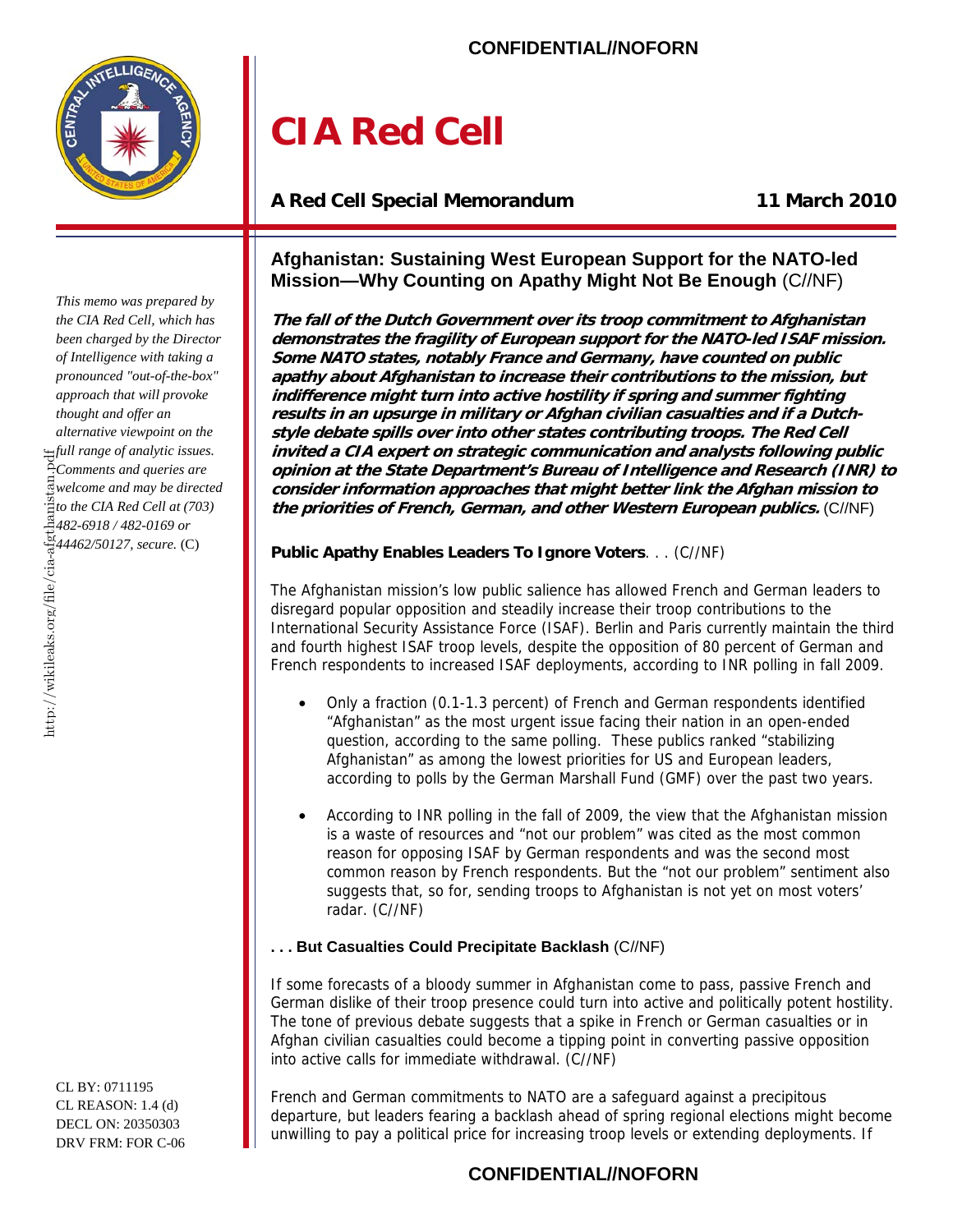domestic politics forces the Dutch to depart, politicians elsewhere might cite a precedent for "listening to the voters." French and German leaders have over the past two years taken steps to preempt an upsurge of opposition but their vulnerability may be higher now:

- To strengthen support, President Sarkozy called on the National Assembly—whose approval is not required for ISAF—to affirm the French mission after the combat deaths of 10 soldiers in August 2008. The government won the vote handily, defusing a potential crisis and giving Sarkozy cover to deploy approximately 3,000 additional troops. Sarkozy, however, may now be more vulnerable to an upsurge in casualties because his party faces key regional elections this March and the already low support for ISAF has fallen by one-third since March 2009, according to INR polling in the fall of 2009.
- Political fallout from the German-ordered Kunduz airstrike in September 2009 which killed dozens of Afghan civilians, demonstrated the potential pressure on the German Government when Afghanistan issues come up on the public radar. Concern about the potential effects of Afghanistan issues on the state-level election in North Rhine-Westphalia in May 2010 could make Chancellor Merkel—who has shown an unwillingness to expend political capital on Afghanistan—more hesitant about increasing or even sustaining Germany's ISAF contributions. (C//NF)

#### **Tailoring Messaging Could Forestall or At Least Contain Backlash (C//NF)**

Western European publics might be better prepared to tolerate a spring and summer of greater military and civilian casualties if they perceive clear connections between outcomes in Afghanistan and their own priorities. A consistent and iterative strategic communication program across NATO troop contributors that taps into the key concerns of specific Western European audiences could provide a buffer if today's apathy becomes tomorrow's opposition to ISAF, giving politicians greater scope to support deployments to Afghanistan. (C//NF)

**French Focused On Civilians and Refugees.** Focusing on a message that ISAF benefits Afghan civilians and citing examples of concrete gains could limit and perhaps even reverse opposition to the mission. Such tailored messages could tap into acute French concern for civilians and refugees. Those who support ISAF in INR surveys from fall 2009 most frequently cited their perception that the mission helps Afghan civilians, while opponents most commonly argued that the mission hurts civilians. Contradicting the "ISAF does more harm than good" perception is clearly important, particularly for France's Muslim minority:

- Highlighting Afghans' broad support for ISAF could underscore the mission's positive impact on civilians. About two-thirds of Afghans support the presence of ISAF forces in Afghanistan, according to a reliable ABC/BBC/ADR poll conducted in December 2009. According to INR polling in fall 2009, those French and German respondents who believed that the Afghan people oppose ISAF—48 percent and 52 percent, respectively—were more likely than others to oppose participation in the mission.
- Conversely, messaging that dramatizes the potential adverse consequences of an ISAF defeat for Afghan civilians could leverage French (and other European) guilt for abandoning them. The prospect of the Taliban rolling back hard-won progress on girls' education could provoke French indignation, become a rallying point for France's largely secular public, and give voters a reason to support a good and necessary cause despite casualties.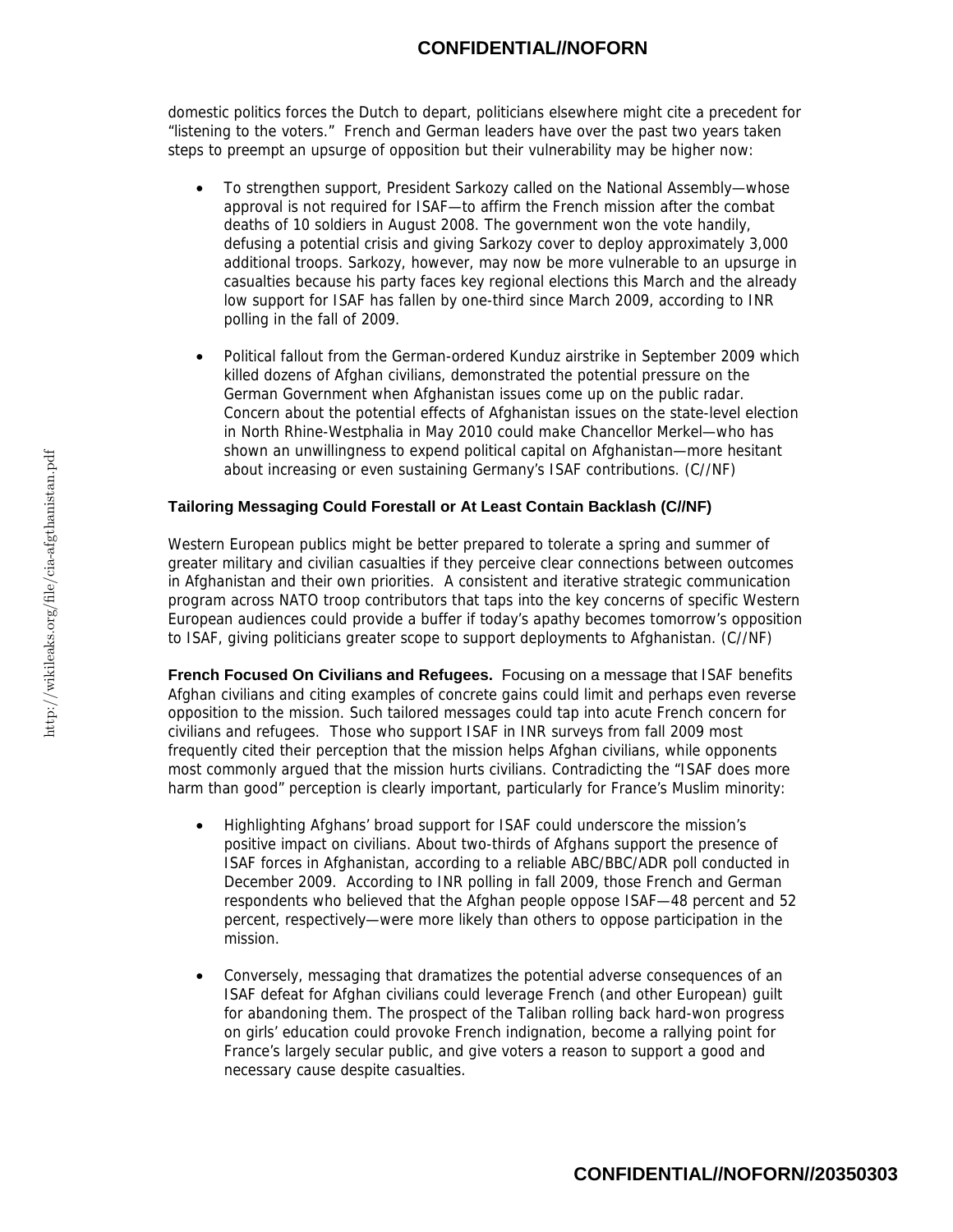#### **CONFIDENTIAL//NOFORN**

• The media controversy generated by Paris's decision to expel 12 Afghan refugees in late 2009 suggests that stories about the plight of Afghan refugees are likely to resonate with French audiences. The French government has already made combating Afghan human trafficking networks a priority and would probably support an information campaign that a NATO defeat in Afghanistan could precipitate a refugee crisis. (C//NF)

**Germans Worried About Price And Principle Of ISAF Mission.** German opponents of ISAF worry that a war in Afghanistan is a waste of resources, not a German problem, and objectionable in principle, judging from an INR poll in the fall of 2009. Some German opposition to ISAF might be muted by proof of progress on the ground, warnings about the potential consequences for Germany of a defeat, and reassurances that Germany is a valued partner in a necessary NATO-led mission.

- Underscoring the contradiction between German pessimism about ISAF and Afghan optimism about the mission's progress could challenge skeptics' assertions that the mission is a waste of resources. The same ABC/BBC/ADR poll revealed that 70 percent of Afghans thought their country was heading in the right direction and would improve in 2010, while a 2009 GMF poll showed that about the same proportion of German respondents were pessimistic about ever stabilizing Afghanistan.
- Messages that dramatize the consequences of a NATO defeat for specific German interests could counter the widely held perception that Afghanistan is not Germany's problem. For example, messages that illustrate how a defeat in Afghanistan could heighten Germany's exposure to terrorism, opium, and refugees might help to make the war more salient to skeptics.
- Emphasis on the mission's multilateral and humanitarian aspects could help ease Germans' concerns about waging any kind of war while appealing to their desire to support multilateral efforts. Despite their allergy to armed conflict, Germans were willing to break precedent and use force in the Balkans in the 1990s to show commitment to their NATO allies. German respondents cited helping their allies as one of the most compelling reasons for supporting ISAF, according to an INR poll in the fall of 2009. (C//NF)

#### **Appeals by President Obama and Afghan Women Might Gain Traction** (C//NF)

The confidence of the French and German publics in President Obama's ability to handle foreign affairs in general and Afghanistan in particular suggest that they would be receptive to his direct affirmation of their importance to the ISAF mission—and sensitive to direct expressions of disappointment in allies who do not help.<sup>1</sup>

• According to a GMF poll conducted in June 2009, about 90 percent of French and German respondents were confident in the President's ability to handle foreign policies. The same poll revealed that 82 percent of French and 74 percent of German respondents were confident in the President's ability to stabilize Afghanistan, although the subsequent wait for the US surge strategy may have eroded some of this confidence.

 $\overline{a}$ 

### **CONFIDENTIAL//NOFORN**

<sup>&</sup>lt;sup>1</sup> European hand wringing about the President's lack of attendance at a EU summit and commentary that his absence showed that Europe counted for less suggests that worry about European standing with Washington might provide at least some leverage for sustaining contributions to ISAF. (C//NF)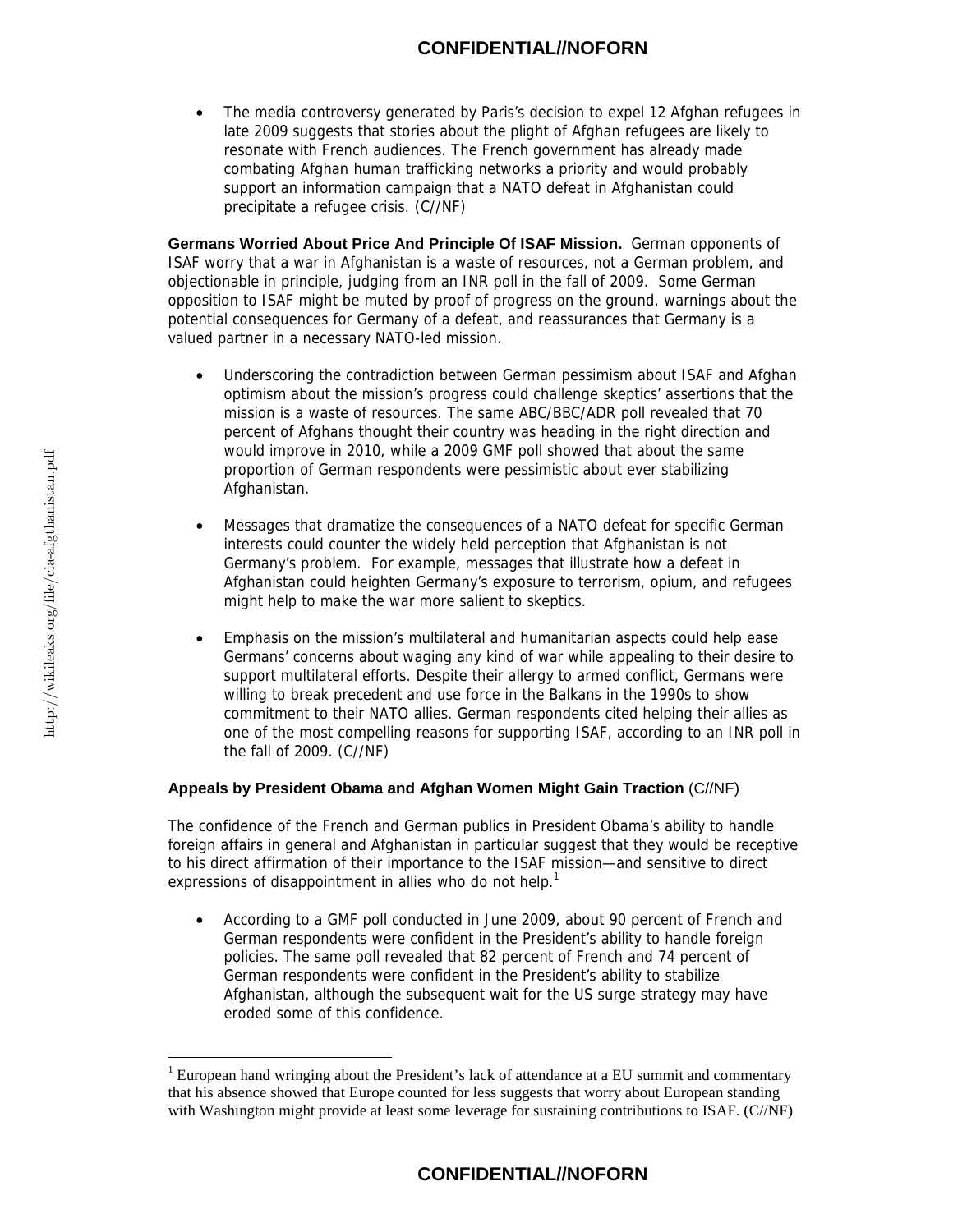#### **CONFIDENTIAL//NOFORN**

The same poll also found that, when respondents were reminded that President Obama himself had asked for increased deployments to Afghanistan, their support for granting this request increased dramatically, from 4 to 15 percent among French respondents and from 7 to 13 percent among Germans. The total percentages may be small but they suggest significant sensitivity to disappointing a president seen as broadly in sync with European concerns. (C//NF)

Afghan women could serve as ideal messengers in humanizing the ISAF role in combating the Taliban because of women's ability to speak personally and credibly about their experiences under the Taliban, their aspirations for the future, and their fears of a Taliban victory. Outreach initiatives that create media opportunities for Afghan women to share their stories with French, German, and other European women could help to overcome pervasive skepticism among women in Western Europe toward the ISAF mission.

- According to INR polling in the fall of 2009, French women are 8 percentage points less likely to support the mission than are men, and German women are 22 percentage points less likely to support the war than are men.
- Media events that feature testimonials by Afghan women would probably be most effective if broadcast on programs that have large and disproportionately female audiences. (C//NF)